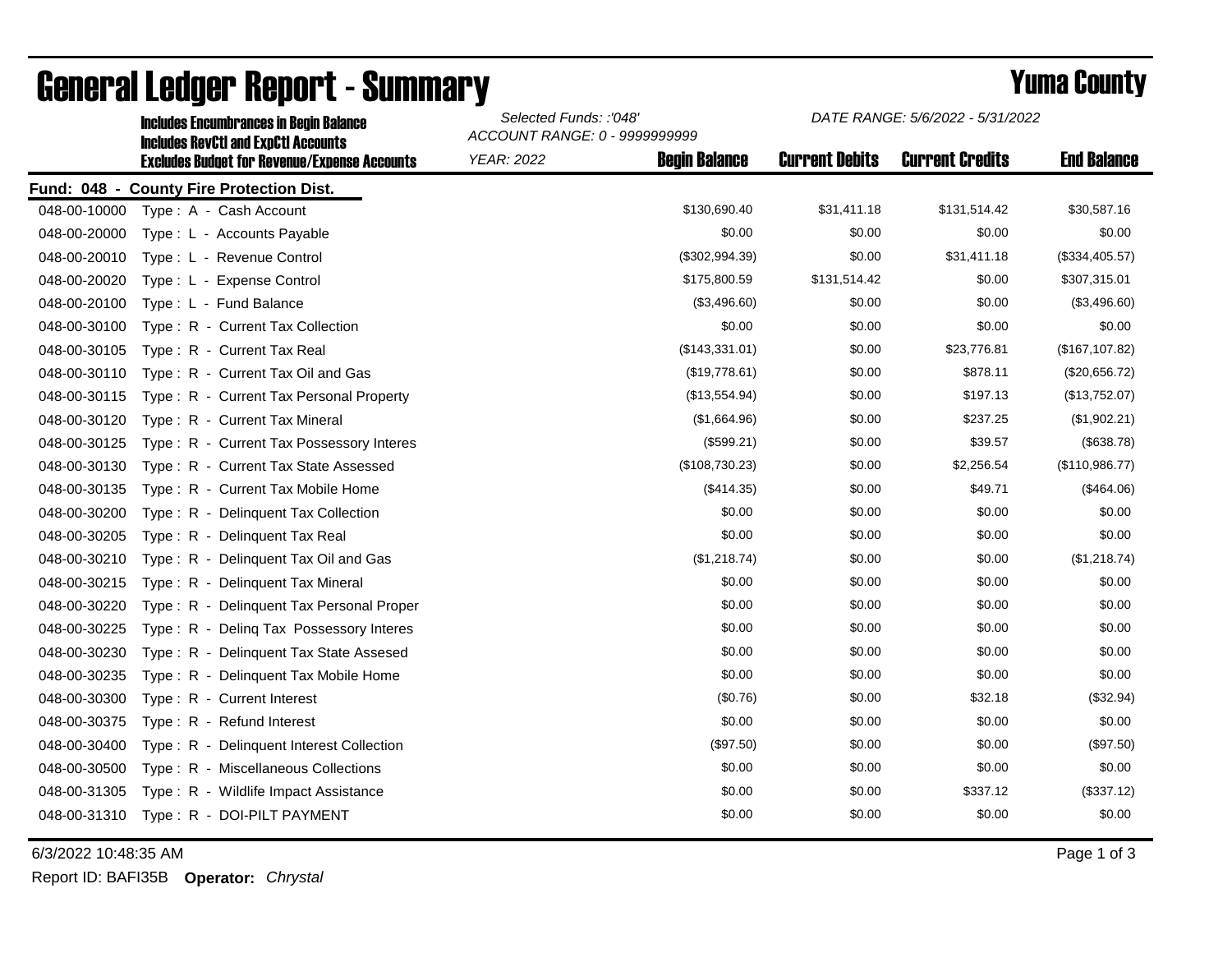| <b>Includes Encumbrances in Begin Balance</b><br><b>Includes RevCtI and ExpCtI Accounts</b> |                                          | Selected Funds: :'048'<br>ACCOUNT RANGE: 0 - 9999999999 |                       | DATE RANGE: 5/6/2022 - 5/31/2022 |                    |
|---------------------------------------------------------------------------------------------|------------------------------------------|---------------------------------------------------------|-----------------------|----------------------------------|--------------------|
| <b>Excludes Budget for Revenue/Expense Accounts</b>                                         | <b>YEAR: 2022</b>                        | <b>Begin Balance</b>                                    | <b>Current Debits</b> | <b>Current Credits</b>           | <b>End Balance</b> |
| Fund: 048 - County Fire Protection Dist.                                                    |                                          |                                                         |                       |                                  |                    |
| Type: R - Transfers In<br>048-00-32100                                                      |                                          | \$0.00                                                  | \$0.00                | \$1.01                           | (S1.01)            |
| Type: R - Auto Tax B Collection<br>048-00-33000                                             |                                          | (\$10,256.15)                                           | \$0.00                | \$2,215.32                       | (\$12,471.47)      |
| Type: R - Auto Tax A & F Collection<br>048-00-33100                                         |                                          | (\$3,347.93)                                            | \$0.00                | \$1,390.43                       | (\$4,738.36)       |
| 048-00-49100<br>Type: X - Treasurer Fees                                                    |                                          | \$8,671.57                                              | \$824.02              | \$0.00                           | \$9,495.59         |
| Type: R - Transfer Out<br>048-00-49401                                                      |                                          | \$0.00                                                  | \$0.00                | \$0.00                           | \$0.00             |
| Type: X - Checks Written / ACH Transfer<br>048-00-49500                                     |                                          | \$167,129.02                                            | \$130,690.40          | \$0.00                           | \$297,819.42       |
|                                                                                             | Fund: 048 - County Fire Protection Dist. | (\$127,193.80)<br>Totals :                              | \$294,440.02          | \$194,336.78                     | (\$27,090.56)      |
| <b>Total Fund Revenues:</b>                                                                 | \$31,411.18                              | <b>Total Fund Expenses:</b>                             | \$131.514.42          | <b>Net Revenue Over Expense:</b> | (\$100, 103.24)    |

## General Ledger Report - Summary **Secret 2000 Secret Connect August 2000**